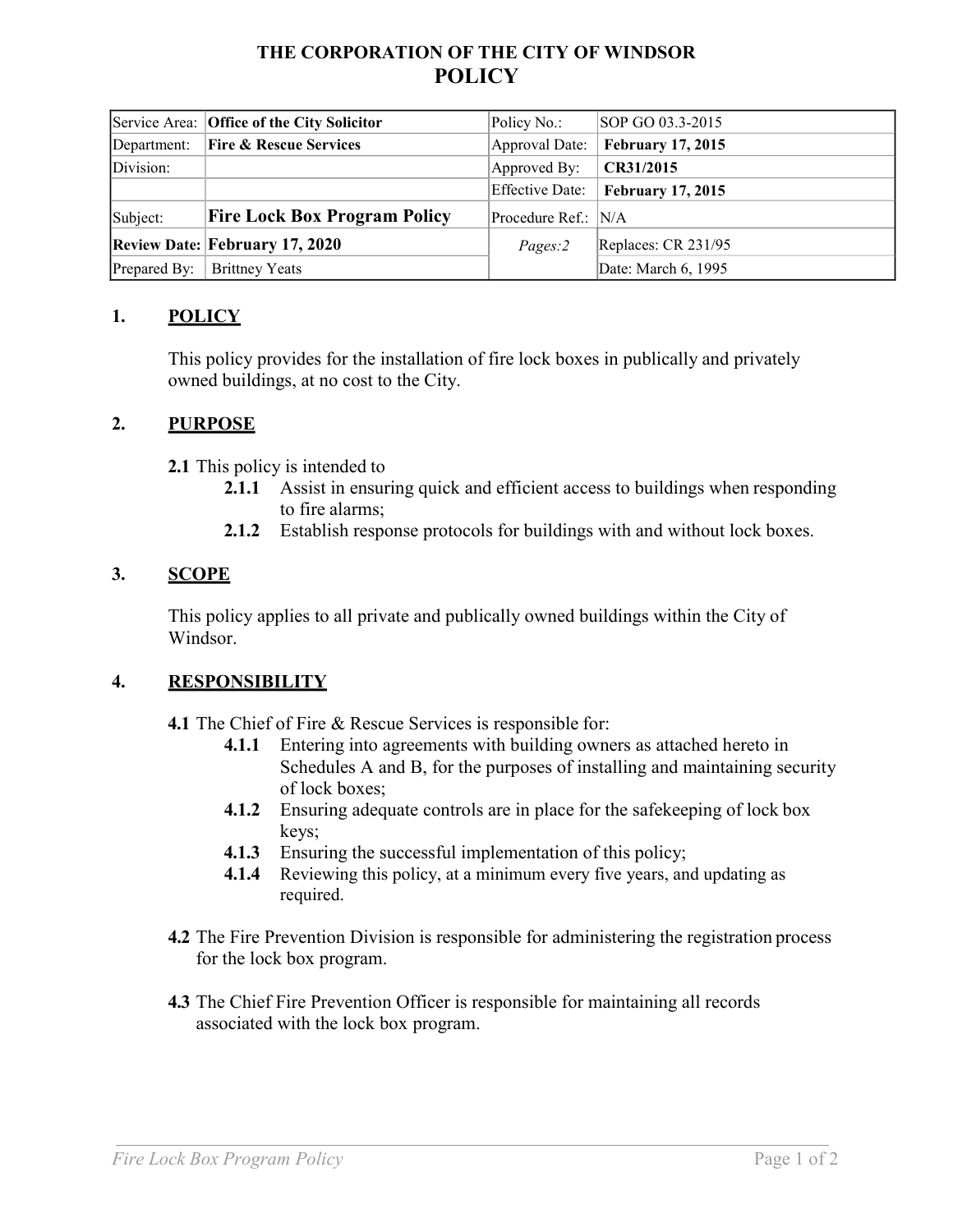## **5. GOVERNING RULES AND REGULATIONS**

#### Enrolment in Program

- **5.1** Building owners that are interested in arranging to have a lock box installed on their premises are required to enter into an agreement with Fire & Rescue Services and must pay the associated administration fee.
- **5.2** Building owners shall be responsible for purchasing an appropriate lock box according to the specifications of Fire & Rescue Services. Lock boxes can be obtained at a local locksmith.
- **5.3** Notwithstanding subsection 5.1 an administrative fee shall not apply to the installation of lock boxes at City owned facilities.

#### Response Protocols

## **5.4** Building with a lock box installed

- **5.4.1** Where an alarm sounds and there are no visible signs of fire, firefighters will access the premises for inspection with keys from the lock box.
- **5.4.2** In the event of a false alarm, firefighters will secure the building and the owner will be notified to reset the alarm.
- **5.4.3** Should an emergency condition be determined to exist, Fire & Rescue Services shall respond immediately.

#### **5.5** Building without a lock box

- **5.5.1** Where an alarm sounds and there are no visible signs of fire, the owner will be notified to attend the site to reset the alarm and firefighters will return to their stations.
- **5.5.2** If the owner subsequently determines a fire emergency exists, the alarm will be called in and Fire & Rescue Services will respond immediately.
- **5.5.3** Should firefighters notice any visible signs that indicate an emergency condition exists; they will use forcible entry tactics to gain access to such building.
- **5.5.4** Fire & Rescue Services is not responsible for any damage caused from forcible entry to a premise.

## **6. RECORDS, FORMS AND ATTACHMENTS**

- **6.1** Records will be retained in accordance with the record retention requirements of the Municipal Freedom of Information and Protection of Privacy Act and the City of Windsor's Records Retention Disposal By-Law #21-2013, as amended from time to time.
- **6.2** Relevant forms include the Lock Box Program Agreement and Residential Lock Box Program Agreement attached hereto as Schedules A and B. Any minor amendments to the agreements attached hereto will be subject to the approval of the City Solicitor.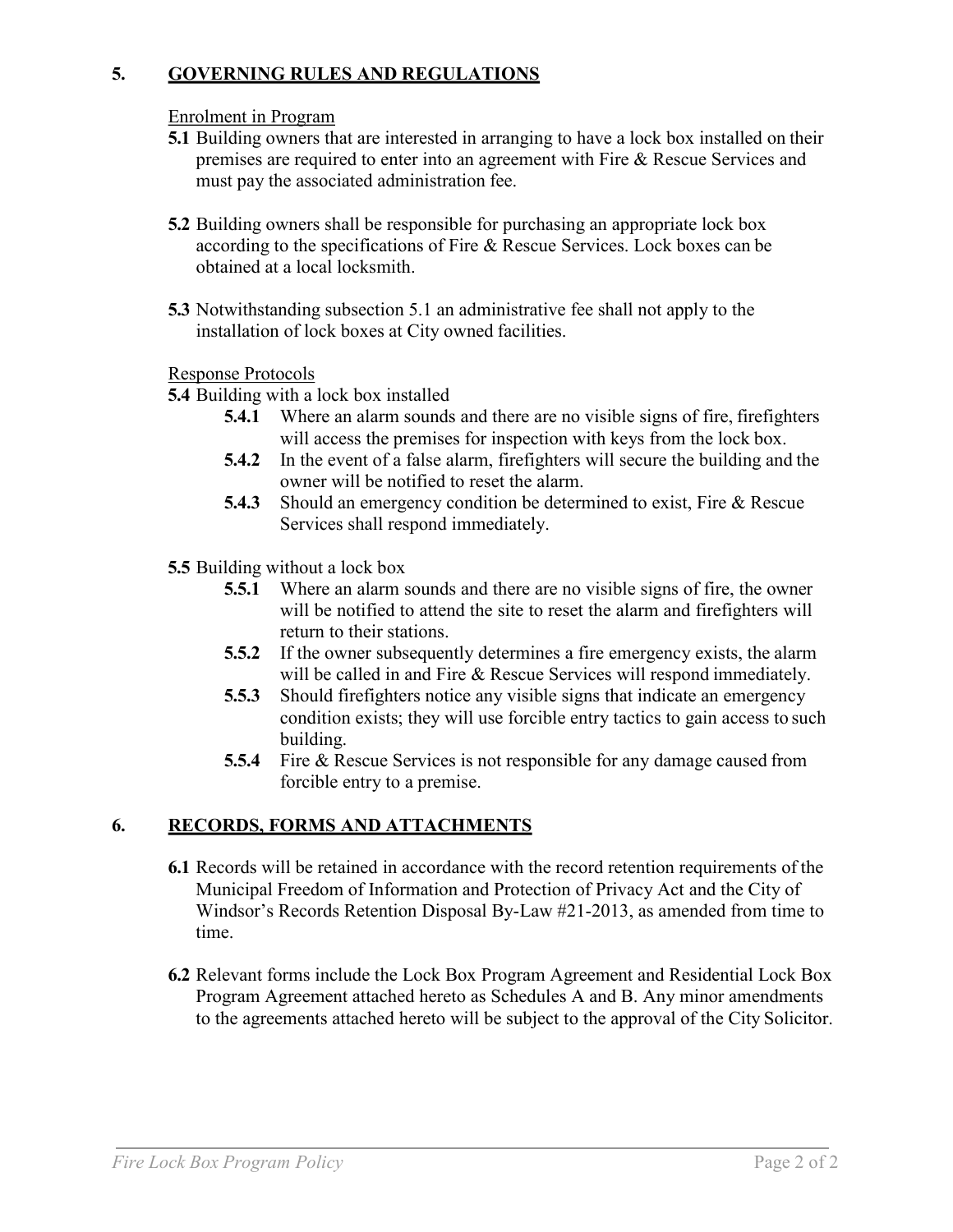#### **SCHEDULE A – COMMERCIAL/INDUSTRIAL/INSTITUTIONAL AGREEMENT**

## LOCK BOX PROGRAM

RE: Windsor, Ontario [the "Premises"]

THIS AGREEMENT made, in triplicate, this day of the state of the state of the state of the state of the state o B E T W E E N:

THE CORPORATION OF THE CITY OF WINDSOR

hereinafter called the "City" of the First Part;

and

hereinafter called the "Participant" of the Second Part.

WHEREAS Participant represents that Participant owns, leases or is otherwise entitled to the exclusive possession of the Premises;

AND WHEREAS Participant desires to participate in the "**Lock Box Program**" administered by the City's Fire & Rescue Services Department , in accordance with Council Resolution Number CR /2015 as may be amended from time to time (which Policy and amendments are referentially incorporated herein);

NOW THEREFORE in consideration of the recited matters and other good and valuable consideration including the sum of ONE DOLLAR of lawful money of Canada (the receipt and sufficiency whereof are hereby acknowledged) the parties covenant and agree as follows:

1] The Participant shall purchase a lock box from a supplier approved by the City's Fire & Rescue Services Department. The Participant shall install and maintain the said lock box on the Premises. Said lock box shall be installed by the Participant at a location on the premises approved by the City's Fire & Rescue Services Department.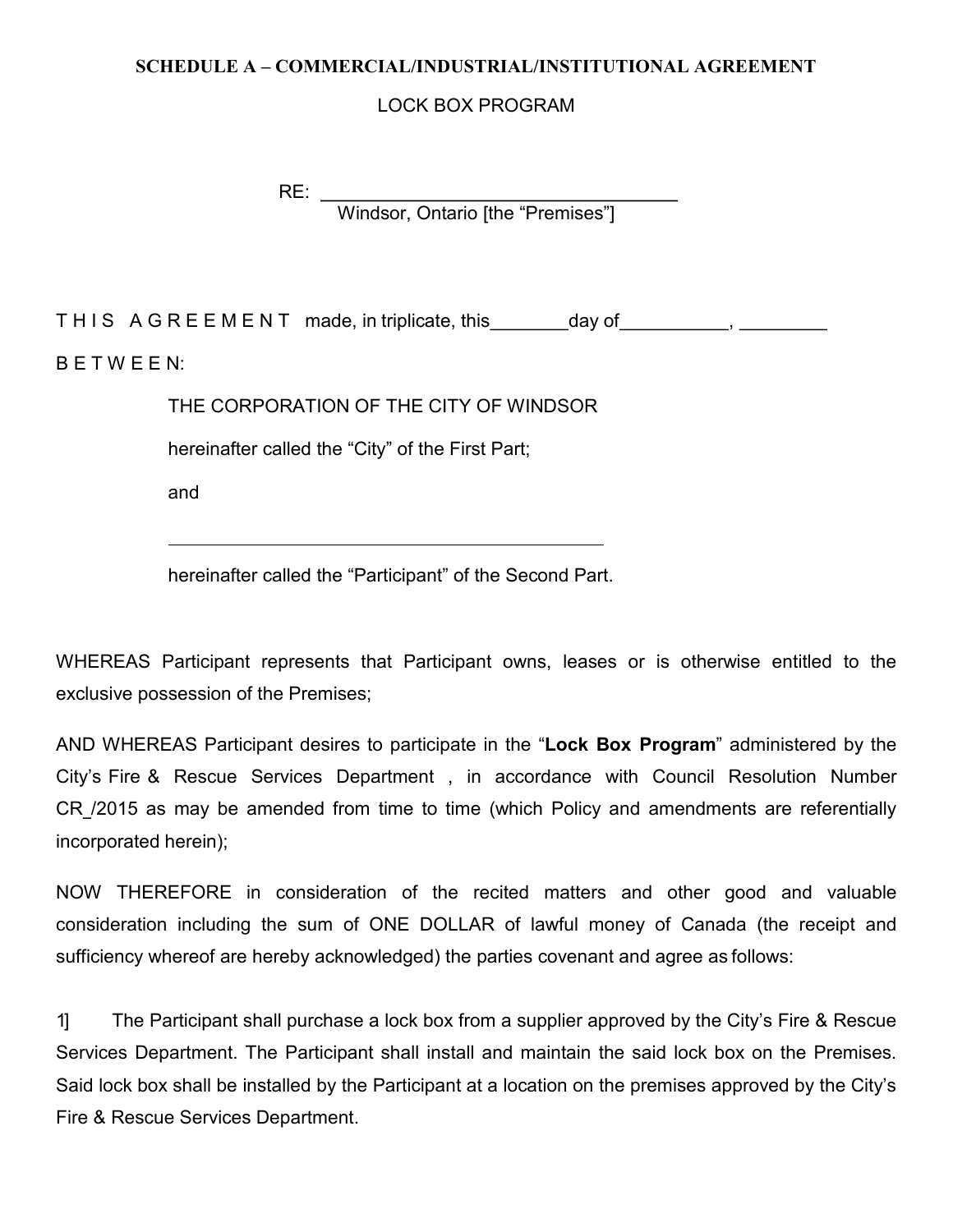2] The Participant shall provide a key to the City's Fire & Rescue Services Department for the said lock box. The City's Fire & Rescue Services Department shall use the lock box key to gain entry into the Premises only in case of fire or suspected fire.

3] The Participant provides the City's Fire & Rescue Services Department shall have, during the time that the Participant participates in the Lock Box Program, the right to enter the Premises by utilizing the key in the lock box, during the term of this agreement. Such right may be exercised by the City's Fire & Rescue Services Department without providing prior notice to the Participant in the event of fire or suspected fire.

4] The Participant HEREBY RELEASES the City, its officers and employees from and against all claims, demands, losses, costs, charges and other proceedings as a result of loss, damage or injury to any person (including death) or property directly or indirectly arising out of the operation of the Lock Box Program. This provision shall survive any termination of this Agreement.

5] This Agreement shall continue until terminated by either party upon the giving of 90 days written notice thereof, provided, however, that in the event of any breach hereof such termination may be made effective on less or no notice as the terminating party deems appropriate.

IN WITNESS WHEREOF the parties hereto have executed this Agreement on the date first above appearing.

# THE CORPORATION OF THE CITY OF WINDSOR

Per: \_\_\_\_\_\_

Fire Chief

Participant Name (please print)

Participant Signature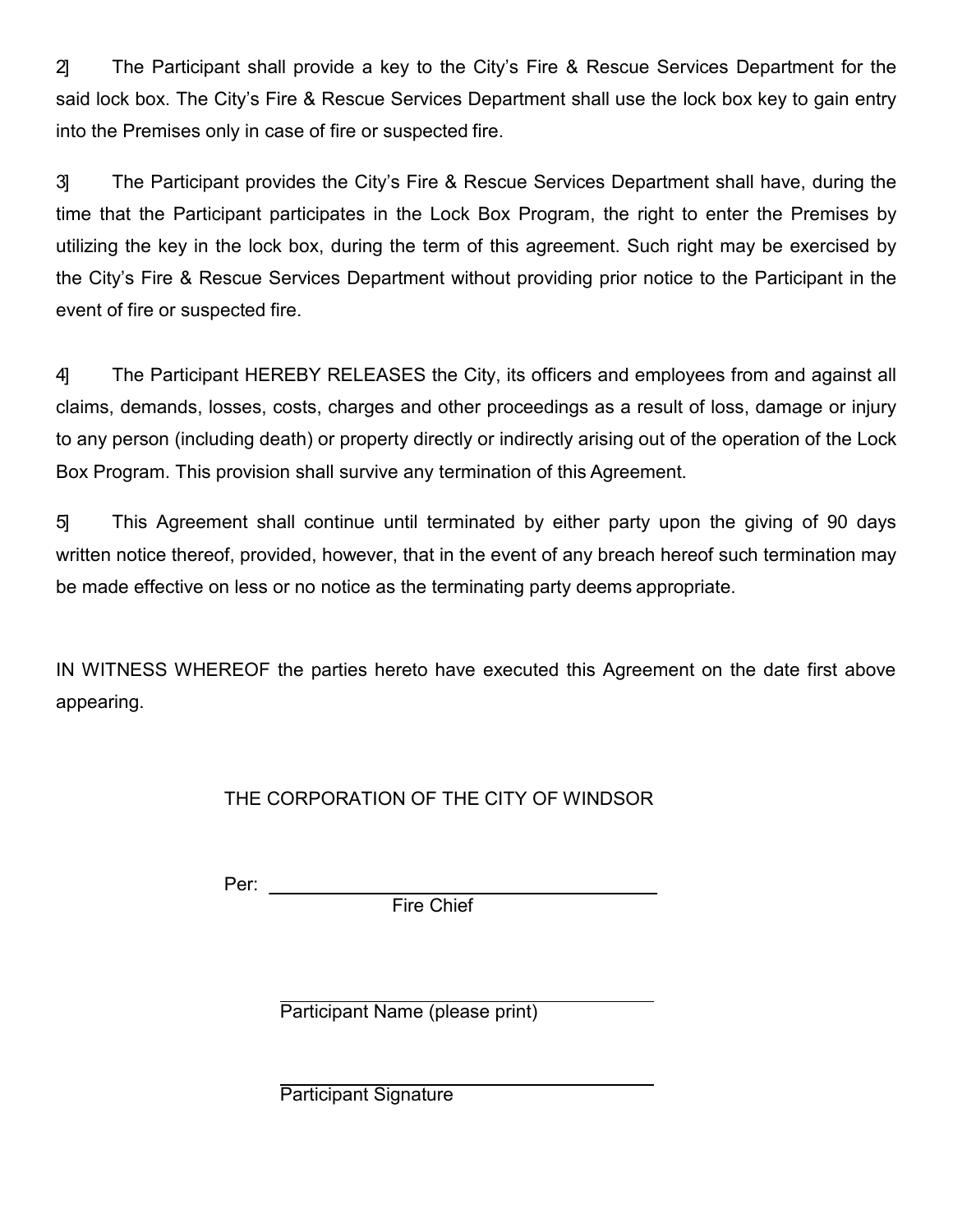#### **SCHEDULE B – RESIDENTIAL AGREEMENT**

#### RESIDENTIAL LOCK BOX PROGRAM

 $RE:$ Windsor, Ontario [the "Premises"]

THIS AGREEMENT made, in triplicate, this \_\_\_\_\_\_\_ day of \_\_\_\_\_\_\_\_\_\_, \_\_\_\_  $B E T W E E N$ :

THE CORPORATION OF THE CITY OF WINDSOR

hereinafter called the "City" of the First Part;

and

hereinafter called the "Participant" of the Second Part.

WHEREAS Participant represents that Participant owns, leases or is otherwise entitled to the exclusive possession of the Premises;

AND WHEREAS Participant desires to participate in the "**Lock Box Program**" administered by the City's Fire & Rescue Services Department, in accordance with Council Resolution CR /2015 as may be amended from time to time (which Policy and amendments are referentially incorporated herein);

NOW THEREFORE in consideration of the recited matters and other good and valuable consideration including the sum of ONE DOLLAR of lawful money of Canada (the receipt and sufficiency whereof are hereby acknowledged) the parties covenant and agree as follows:

1] The Participant shall purchase a lock box from a supplier approved by the City's Fire & Rescue Services Department. The Participant shall install and maintain the said lock box on the Premises. Said lock box shall be installed by the Participant at a location on the premises approved by the City's Fire & Rescue Services Department.